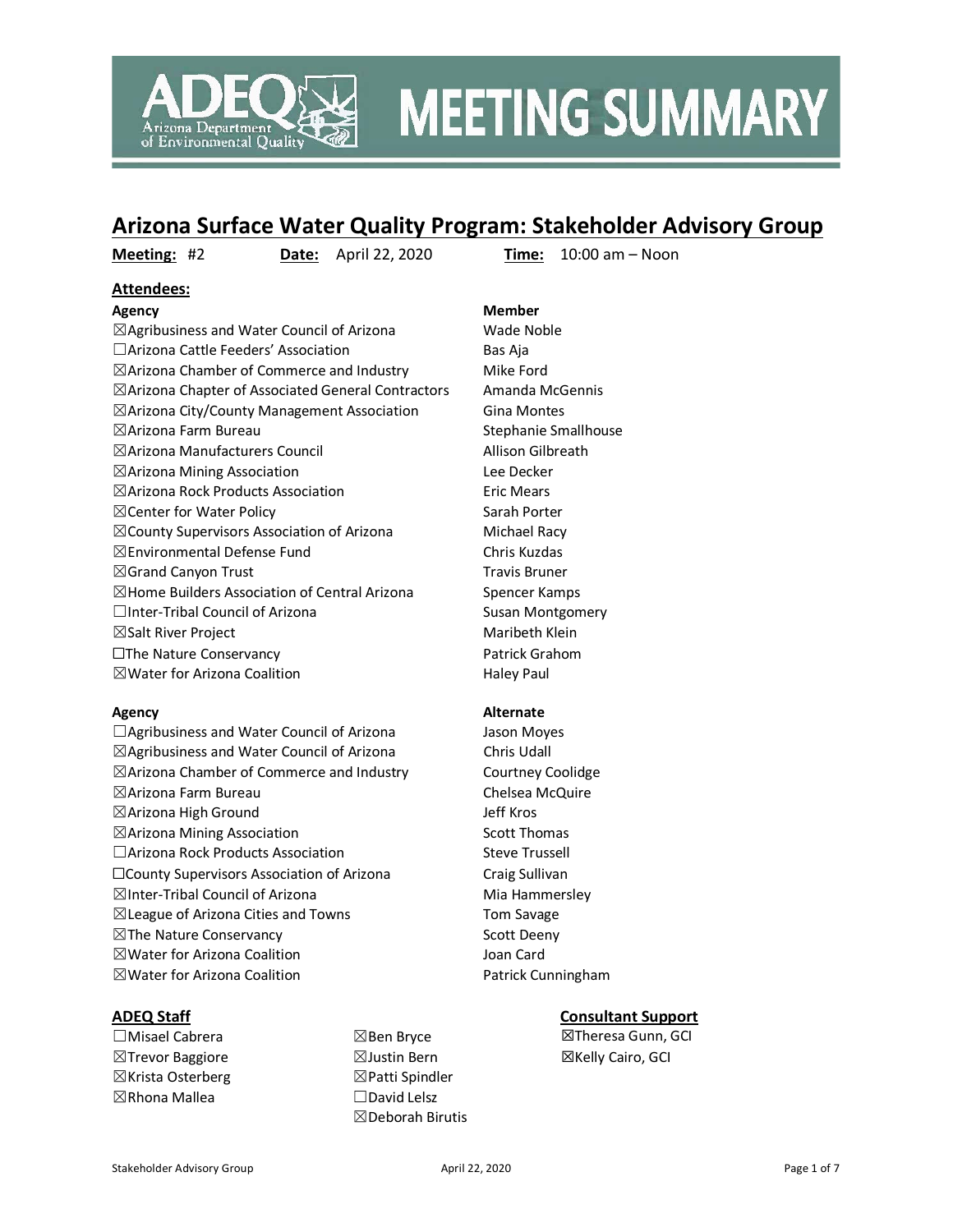

# **MEETING SUMMARY**

#### **Webinar Instructions**

Theresa Gunn, facilitator, reviewed the webinar tools.

#### **Introductions**

Trevor Baggiore, Director ADEQ Water Quality Division, welcomed attendees. He asked members to introduce themselves and cite their favorite water body in Arizona.

#### **Review Agenda**

Trevor reviewed the agenda. Highlights are listed below.

- Navigable Waters Protection Rule was published to the Federal Register Rule on April 21, 2020, and takes effect June 22, barring any legal action
- Key topics include CWA 201, protection gap, water uses and water bodies
- Members' comments are not considered to be on behalf of their organizations
- Draft notes were emailed last week; requested any changes

#### **Clean Water Act 201**

Krista Osterberg, Surface Water Quality Value Stream Manager, presented Clean Water Act 201. Highlights are listed below.

- Once the Navigable Waters rule becomes effective on June 22, the CWA will not apply to some waters previously considered WOTUS
- For non-WOTUS waters of the state, Arizona has the authority to establish and revise standards, monitor water quality, and enforce against standards when violations are identified
- Arizona has the authority to establish water quality standards for non-WOTUS waters, but has not yet taken advantage of that authority

#### **The "GAP"**

Ben Bryce, ADEQ Legal Specialist, continued the presentation with a review of the gap in protection. Highlights are listed below.

- The gap has two parts
	- $\circ$  Programmatic Gap ADEQ only has authority to set, monitor, and enforce water quality standards for waters not covered under AZPDES and APP
	- $\circ$  Waters Gap Waterbodies and their uses that are not protected under AZPDES or APP
- ADEQ does not yet have a list of waters that will lose CWA protection
- Instead of reacting to a potentially changing WOTUS definition, Arizona seeks to set a baseline of protections
	- $\circ$  A baseline would create clarity and regulatory certainty for stakeholders
- ADEQ's intent is that:
	- o A non-WOTUS program changes if WOTUS changes
	- o WOTUS changes do not create duplicative regulation
	- o A waterbody is only subject to one set of regulations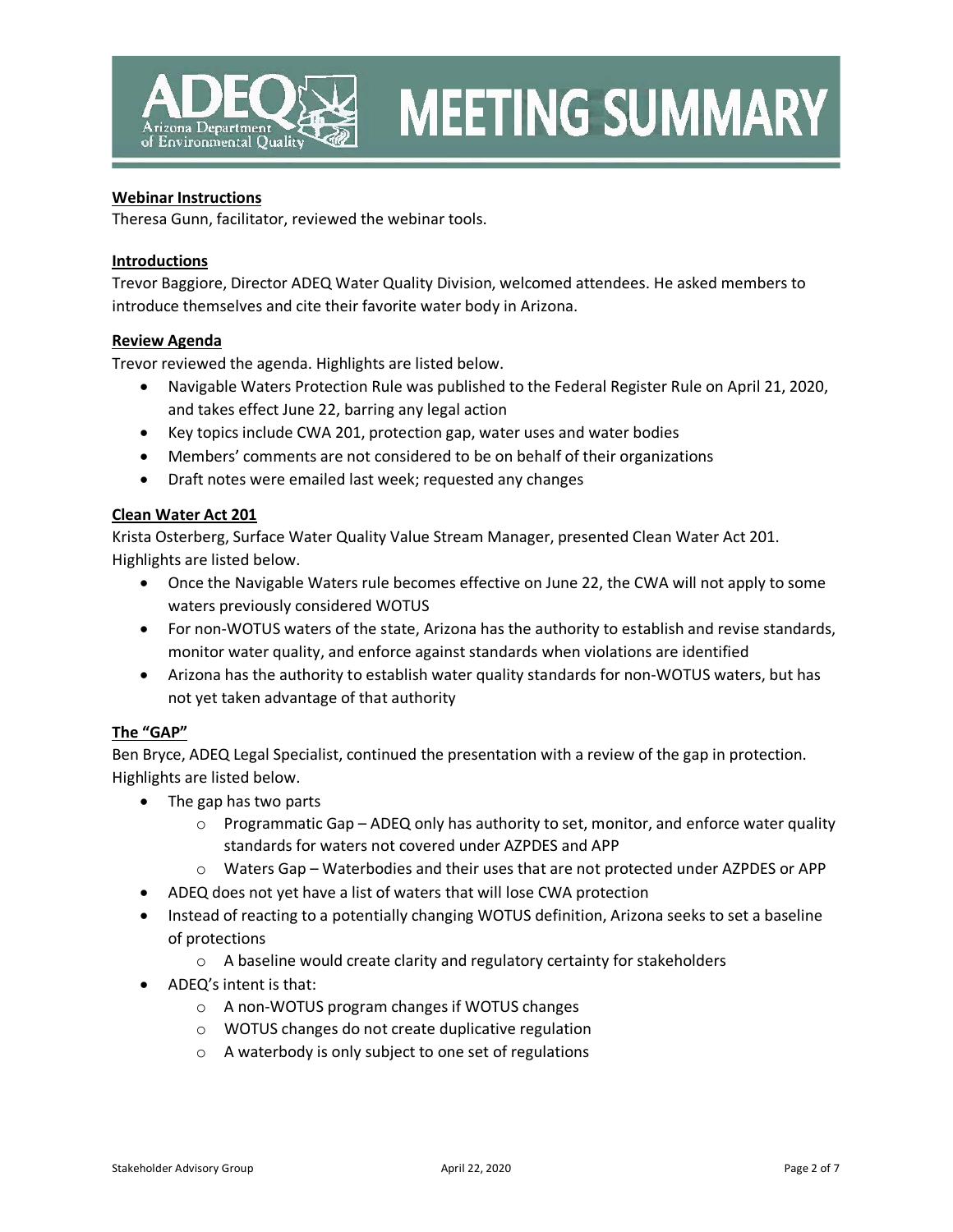Member Questions/Discussion:

- What is ADEQ's target for identifying which Arizona waters are WOTUS?
- What about waters already declared a jurisdictional water?
- Does ADEQ plan to inform the public or others to mitigate against poor practices?
- Other programs, such as APP, address run-off and run-on; there is also nuisance authority and other authorities
- Many of the authorities seems to be reactive vs. proactive; water deterioration is a danger during the gap

## Additional ADEQ Staff Comments:

- Impediments in identifying Arizona's WOTUS include ephemeral breaks, traditional flow regime
- ADEQ is working with the EPA and the Corps to understand these elements
- WOTUS ambiguity is not unique to this new definition
- Flow regime and typical year analysis will be a public process
- Current jurisdictional determinations are for a five-year period
- Will discuss internally the concept of letting people know about the importance of protecting waters

#### Group Discussion:

*What are the potential benefits and risks of setting a baseline so that future WOTUS changes will not create new gaps?*

#### Benefits

- Allows the state to not be reactive
- Federal changes will not create new gaps
- Greater certainty at the state level, versus at the whim of federal government (although a state may change its rules as well)
- Rule would be more functional, tuned to the idiosyncrasies of Arizona
- Enables state to develop a program based on uses, such as those identified at the November stakeholder meetings
- Positive optics there is a baseline level of water protection of Arizona waters
- State program provides local access

#### Risks

- Baseline so broad that the state cannot effectively implement it
- If the CWA is expanded in the future to encompass Arizona's program, the rule would become dormant and effectually be overwritten by a federal program
- Definitions are very broad and uncertain; programs implemented are similarly uncertain need to provide limited, well-thought out rules.
- Could become unwieldy

#### **Other**

- Still grappling with baseline concept.
- Recommend a definitional approach. Not sure everyone understands that Colorado River is Arizona's until it enters into the state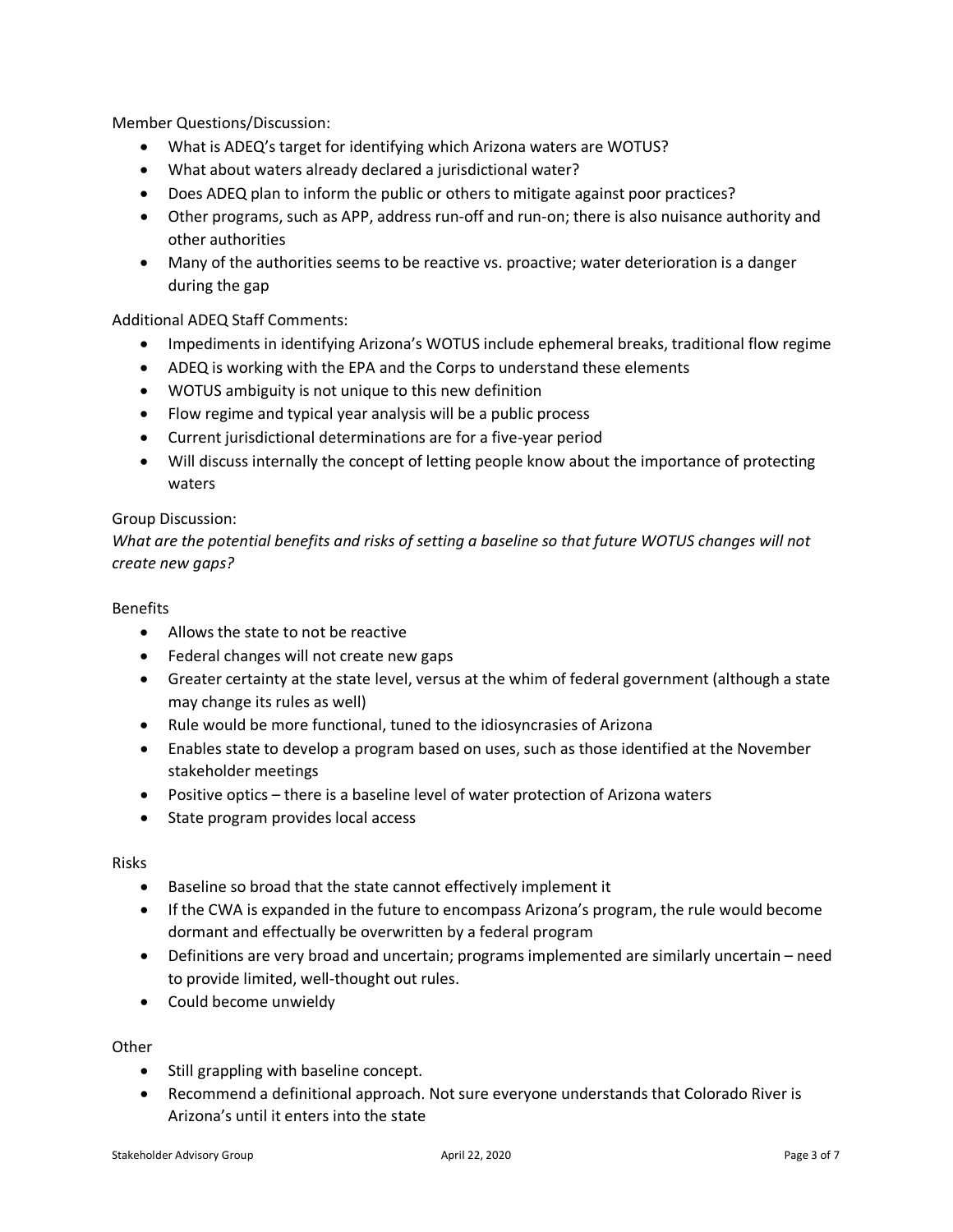Additional ADEQ Staff Comments:

• ADEQ views the baseline as: *What baseline uses do we want to protect? Which waters do we want to protect?*

### Group Discussion:

*Do you see any value in moving forward to create a baseline program which would change as the WOTUS definition changes?*

Member Questions/Discussion:

- Absolutely important to define that baseline
- There is the potential to overreact, not knowing what the future is. Worry about how we are trying to fill the gap
- There is a value in certainty; a risk in uncertainty
- Yes, want to make sure we avoid irreversible harmful actions
- The rule has been a moving target in general need to have certainty. Would be value if there is certainty and consistency to the regulated community and waters in Arizona.
- Seems the thrust of the rule is cooperative federalism. Biggest risk is NPDES permit and indirect discharge. Need to understand programmatic gaps and believe this can be quickly determined

#### **Protecting Uses of Arizona's Waters**

Krista noted that there are two considerations in setting the baseline: Identify water uses to be protected and Identify baseline waters to be protected. She asked for input on water uses. Highlights are listed below.

#### Group Discussion:

*Water uses to be protected (updated from examples previously identified by stakeholders)*

- Drinking Water and Public Health
- Aquatic and Wildlife How to narrow/specific for AZ technical WG or other look at ecosystems in Arizona and create subcategories specific to those systems
- Recreation
- Fish Consumption
- Swimming
- Cultural and Historic Resources (duplicative) already addressed by state and federal laws if nexus – could be resources Tribes rely on species/plans (important to include this use) – Some Tribes have riparian plans that incorporate cultural aspects
- Irrigation canals are integrated with drinking water systems for cities and could require more treatment
- Wading
- Aesthetics Very subjective not sure how to define complicates on making decisions
- Livestock Watering
- Industrial Uses mining, manufacturing water quality and availability
- Recharge/environmental restoration effluent on Santa Cruz and other washes

Member Questions/Discussion:

- Uses will differ based on the type of water
- The CWA sets aquatic and wildlife criteria which are not specific to Arizona. Would not want to adopt the federal guidelines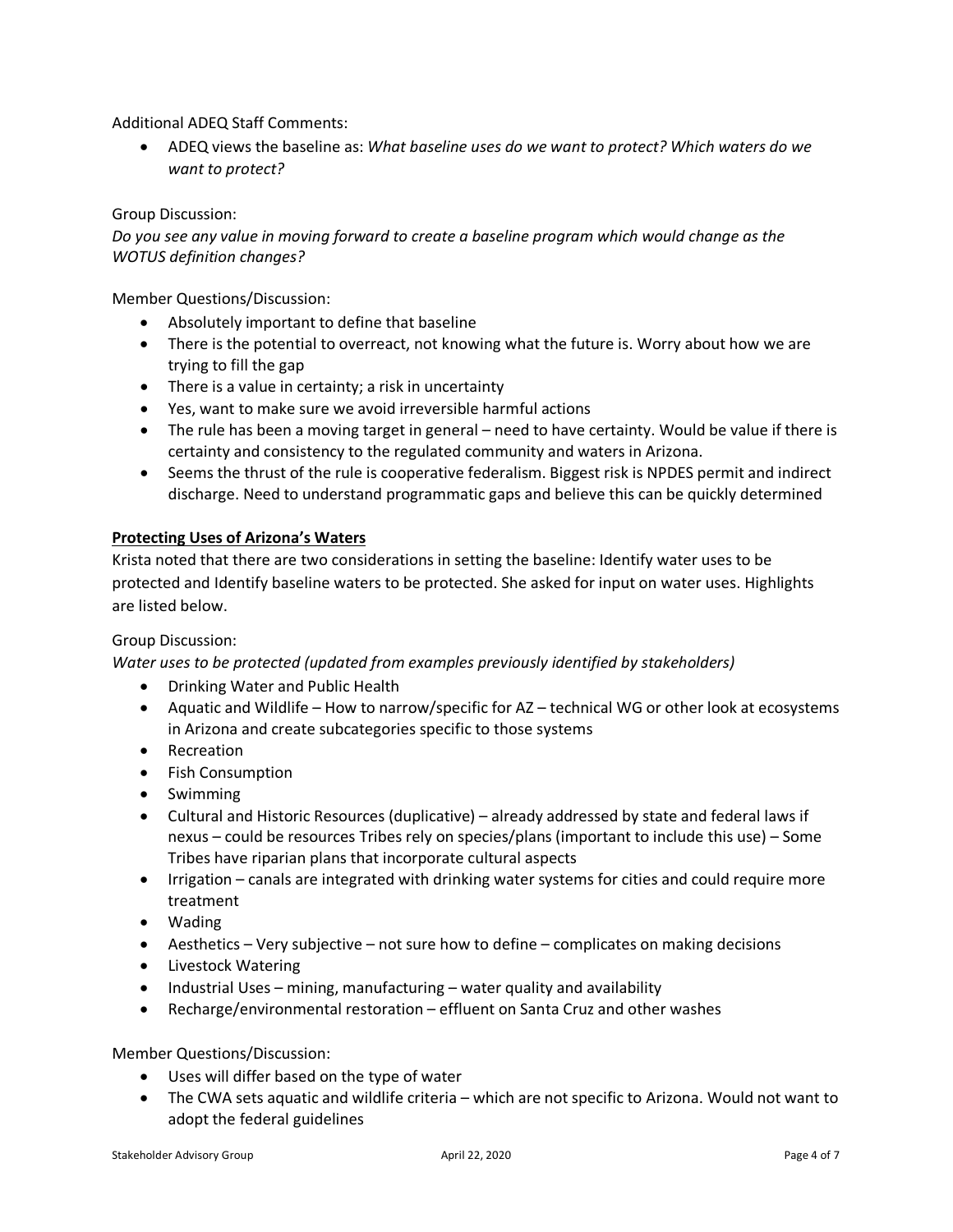- Does irrigation mean canals? It is important to cities, since canals are related to drinking water
- Some tribes have riparian standards that include cultural and religious considerations

#### **Waters of the State Definition**

Trevor provided the waters of the state definition:

"Waters of the state" means all waters within the jurisdiction of this state including all perennial or intermittent streams, lakes, ponds, impounding reservoirs, marshes, watercourses, waterways, wells, aquifers, springs, irrigation systems, drainage systems and other bodies or accumulations of surface, underground, natural, artificial, public or private water situated wholly or partly in or bordering on the state. A.R.S. §49-201(41).

#### Group Discussion:

## *Considering water uses to be protected, what Waters of the State should NOT be included in a state program?*

- Ponds personal property ponds and golf courses, unless they have some type of release. Uses would be fishing, recreation; golf course design
	- $\circ$  Locations of pond, and whether migratory birds use that pond may be a consideration.
- There are several hundred ephemeral/intermittent washes between Yuma and Parker that do not need to be included. Need to work on this aspect of the definition
	- $\circ$  Depends which ephemeral stream based on location and list of uses, whether there is a connection to the uses list
	- o Would not want to remove ephemerals in general
- Private flood irrigation (personal lawns) should not be regulated. Would want the supply regulated
	- $\circ$  There is water runoff from personal yards, which is a difficulty
- Irrigation ponds should still be protected by irrigation rules.
- Personal swimming pools there is a commercial pool regulation, as well as green water regulation
- Wells, aquifers and streams, since there is a stand-alone APP program
- Golf course ponds
	- $\circ$  There are already regulations on reclaimed water, which is often used in golf courses
	- $\circ$  There are existing regulations about the water used, for example, in a golf course pond. But may still need other regulations if something is added to water
- May be important to define intermittent vs. ephemeral
- Many impoundments will be covered by APP.
- The catchall phrase of "any public or private..." is concerning. May be distinctions between locations of types of waters – public or private land. There are many stock ponds

Trevor noted that ADEQ's goal is to provide a program outline this summer; however, the outline is not intended to answer all of these questions. Additional in-depth questions will need to be answered as this process moves forward.

#### **Homework**

- Complete the online survey to provide input on goals, guiding principles and program name by noon, Monday, April 27
	- o Context for survey: first step in solidifying that outline
- Will send out additional information for members to prepare for the next meeting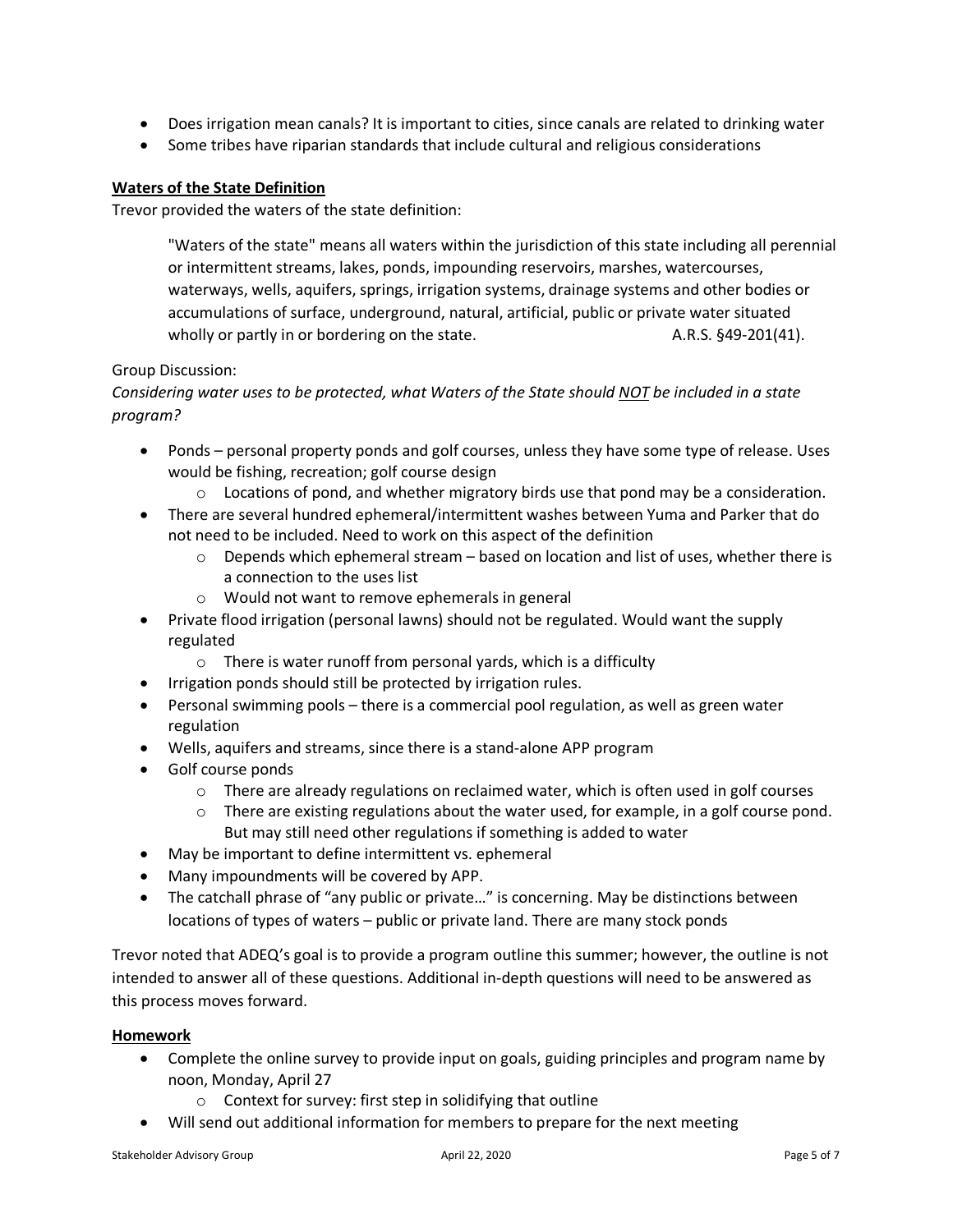- o Factors to consider when setting thresholds for regulations and permits
- o Authorities needed for a regulatory program

#### **Open Discussion**

*Other thoughts, issues, concerns?*

- Would like the presentation one day prior to meeting
- Are there any additional EPA materials that can be shared, such as EPA guidance documents?

Additional ADEQ Staff Comments:

- ADEQ will provide the presentation to members one day prior to the meeting
- ADEQ will post EPA/Corps guidance documents to the WOTUS website page; however, information has not yet been received
- Encouraged members to subscribe to the WOAZ stakeholder list
- ADEQ is available to present on these topics to members' organizations
- Meeting evaluation is included at the end of the homework/survey information

#### **Adjourn**

Trevor thanked the members for their time and participation, and adjourned the meeting.

#### **ACTION ITEMS**

| What                                                 | Who   | By When             |
|------------------------------------------------------|-------|---------------------|
| Send members a roster                                | Rhona | Completed 4/2/2020  |
| Send invite for future meetings                      | Rhona | Completed 4/24/2020 |
| Send ADEQ and USACE permit timelines to members      | ADEQ  | Due date 5/8/2020   |
| Next meeting agenda: Flow Regime 101                 | ADEQ  | May 6, 2020         |
| Provide presentation to SAG one day prior to meeting | ADEQ  | Ongoing             |

#### **Meeting Evaluation**

Ten members completed the online evaluation of the meeting.